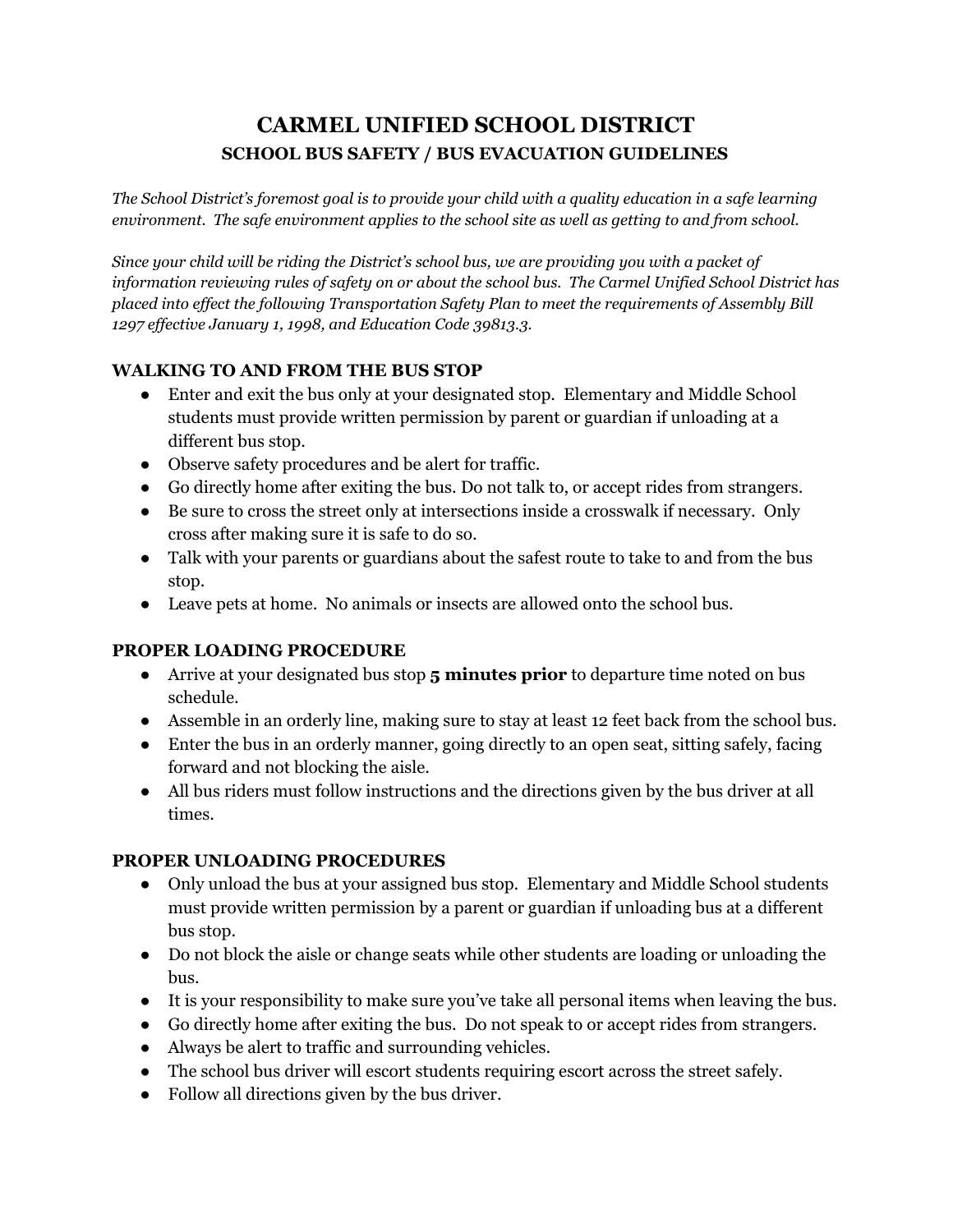#### **PROPER PASSENGER CONDUCT**

- Students are to remain seated at all times while the bus is in motion. Students must stay seated until the bus comes to a full and complete stop.
- Students must remain courteous to the driver as well as peers and fellow students.
- At no time shall any part of the body, hands, arms or head be outside the window. Nor shall anything be thrown inside or outside the bus at anytime.
- Students shall keep the inside of the bus and the area around the bus stop clean.
- Students shall not damage or deface any part of the school bus or tamper with its equipment.
- Serious safety hazards can result from loud noises or unruly behavior that distracts the driver. Therefore restrain from yelling, whistling, scuffling, throwing objects, load music, standing or changing seats while on the school bus. These actions are prohibited and may lead to suspension of bus riding privileges.

## **ESCORTING PROCEDURE**

- Prior to departing from the school bus, the bus driver shall ask for a show of hands of those students requiring escorting across the roadway.
- Whether loading or unloading from the bus, students are to wait safely on the curb out of the roadway until the driver is in the middle of the road and gives verbal direction to the students to cross.
- When crossing, always follow the driver's direction and cross between the front of the school bus and the escorting driver.

# **LOCATION AND OPERATION OF EMERGENCY EXITS**

As per Education Code Section 39831.5, at least once each school year, all pupils in district preschool, kindergarten and grades 1 through 8 inclusive, shall receive safety instruction which includes but is not limited to, proper loading and unloading procedures, including escorting by the driver, proper passenger conduct, bus evacuation, and location of emergency equipment. Instruction also may include responsibilities of passengers seated next to an emergency exit. As part of the instruction, pupils shall evacuate the school bus through an emergency exit door.

- Entrance Door: Air / Manual Operation / Emergency Operation
- Roof Exits (If Applicable)
- $\bullet$  Side Door(s)
- Rear Emergency Door / Window
- Side Windows
- Kick-out Windows (Windshield and other windows with thick black rubber sealing.)

# **LOCATION OF EMERGENCY EQUIPMENT**

- First Aid Kit
- Fires Extinguisher (Simulate operation)
- Roadside Warning Reflectors
- Location and operation of Emergency Stopping System / Ignition Key